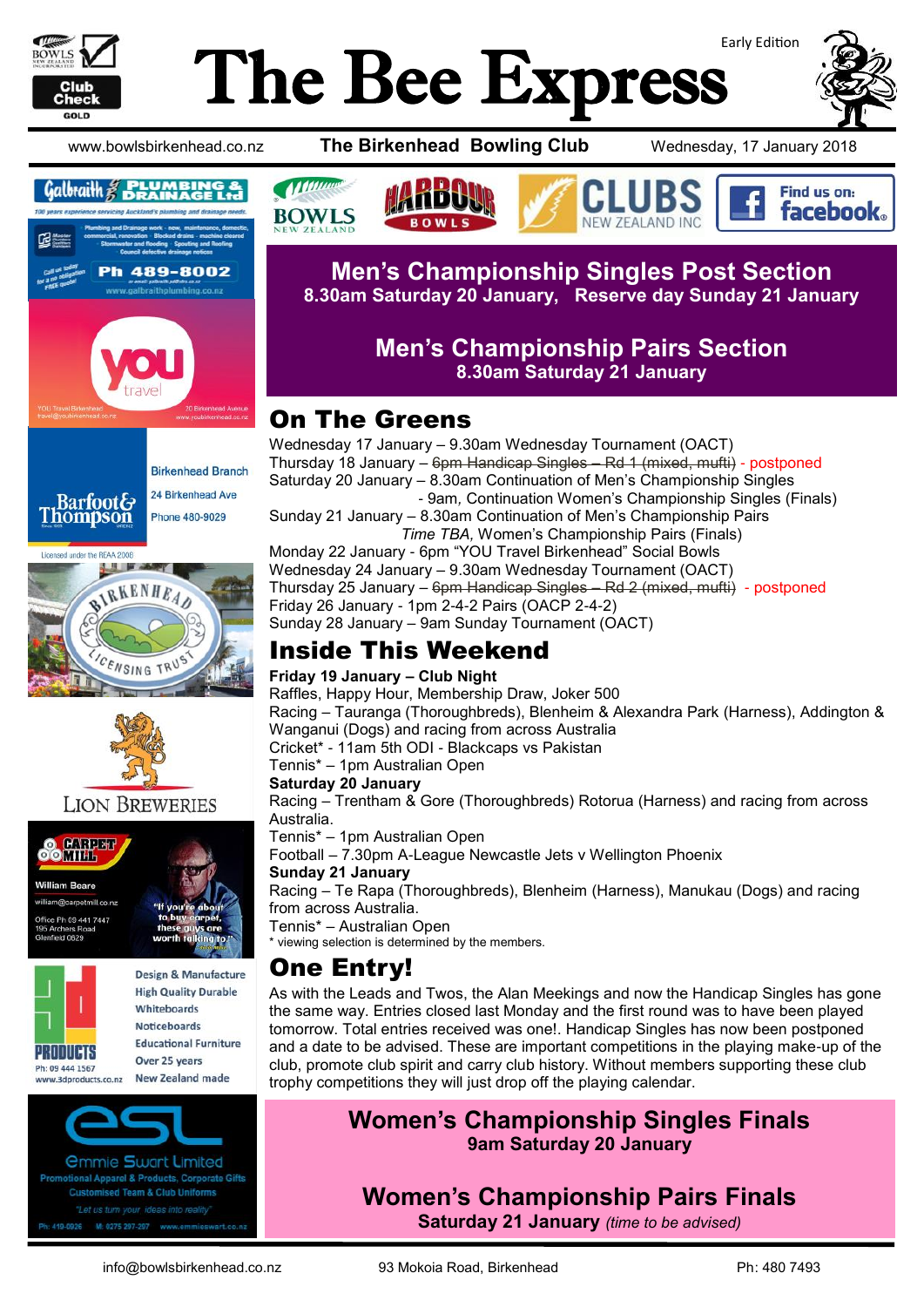

Birkenhead 09 480 9029<br>E: t.roskruge@barfoot.co M: 0274 923 125<br>P: 09 418 3846 Birkenhead 24 Brite<br>P O Box 34027 Birke









www.ugl.co.nz





180 Mokoia Road, Birkenhead Open: Mon - Sun 7.00am - 10.00pm

# BIRKENHEAD BOWLING CLUB SUNDAY TRIPLES (OACT) - SUNDAY 28 JANUARY (Anniversary weekend) Lunch provided , 9am Start, \$30 per team

#### Phone or Text Merv 021 044 7627

### Ennor Tops Section

Curtis Ennor started Saturday with a baptism of fire up against Tony Grantham (Browns Bay) with Grantham taking the win in round one of section play in BNH Centre Men's Singles. But with his first round loss behind him Ennor went on to beat Trevor Forward (Takapuna) and Errol Koroi (Orewa) and top the section and move in post section the following day.

Daymon Pierson beat Warren Flaunty (Riverhead) lost to Garth Partridge (Mairangi Bay) beat David Payne (Glenfield) to come top of the section and also progress to Sunday. Third year bowler Gary Wallace stunned everyone with wins against Greg Newby (Northcote) and Brian Wilson (Browns Bay), but after marking in the third round came out to play the fourth game and went down to Zaylin Ross (Riverhead), letting Wilson through to post section on count back.

Sunday and Ennor and Pierson having made the last sixteen. Ennor going down 19-21 after getting an unlikely result in dropping a four giving Miford's Ian McKenzie the win. Pierson bowed out at the same stage to Orewa's Bruce McClintock. McClintock went onto win his next two games to reach the final. McClintock plays Wayne Wrack in an all Orewa final, date and time by mutual agreement.

# Late Entry Almost Pays Off

Missing the deadline for entries after forgetting to put an entry in Trish Croot's triples team were lucky to be playing, but with a bye in the draw and Croot realising her mistake her team was in. Croot skipping with Lauranne Croot and Barbara Staal off the front wernt the strongest side, but they had determination. After beating a strong Glenfield team of Denise Samuel, Lisa Helmling and Shelly Wilson in the first round of section play on Saturday it was onto M.Simpson's Orewa team and another win. The last round of section play and this time up against Northcote's Dawn Whimp, Barbara Morgan and Julie Armstrong also sitting on two wins. Croot's trio came away the winner topping the section with three wins. Sunday and Croot was drawn against the formidable Browns Bay triples team of Lisa Parlane, Elaine McClintock and Anne Dorreen. Not to be daunted at the prospect at hand the girls took to the green at Browns Bay.

It was a tight game all the way through with Croot two up going into the last end to drop a two and cause an extra end. The girls played their last bowls outstandingly and Croot swapped over holding four shots. Croot's first bowl went to the bunch and they held five, Parlane with her last bowl drew the shot to hold one shot. Croot played her last bowl, a draw shot to come off her second shot bowl to sit up for shot. The bowl fell down which caused a measure, Croot won by literally 1mm. a win is a win and Croot's trio were progressing to the semi-final.

The semi-final and they were up against Judith Seager, Maureen Howden and Irene Donaldson. It was a tight game with Croot using all her skills scoring seven ends in a row to pull ahead. As they say "it's never over till the fat lady sings". Seager's team came back at Croot and pulled ahead in the last three ends. Croot one down playing the last end, Seager drew the shot and unfortunately Croot didn't, so the game went to Seager. Seager lost the final to Mairangi Bay's Jan Gledhill, Hillary Ross and Theresa Rogers. Gledhill had a large lead for much of the game with Seager pulling it back to only lose by one shot.

# Birkenhead 1-8 Year Open AC Triples \$5,000 \* Cash Prize Pool \$1,500 \* First Prize

Entry forms available from the club or www.bowlsbirkenhead.co.nz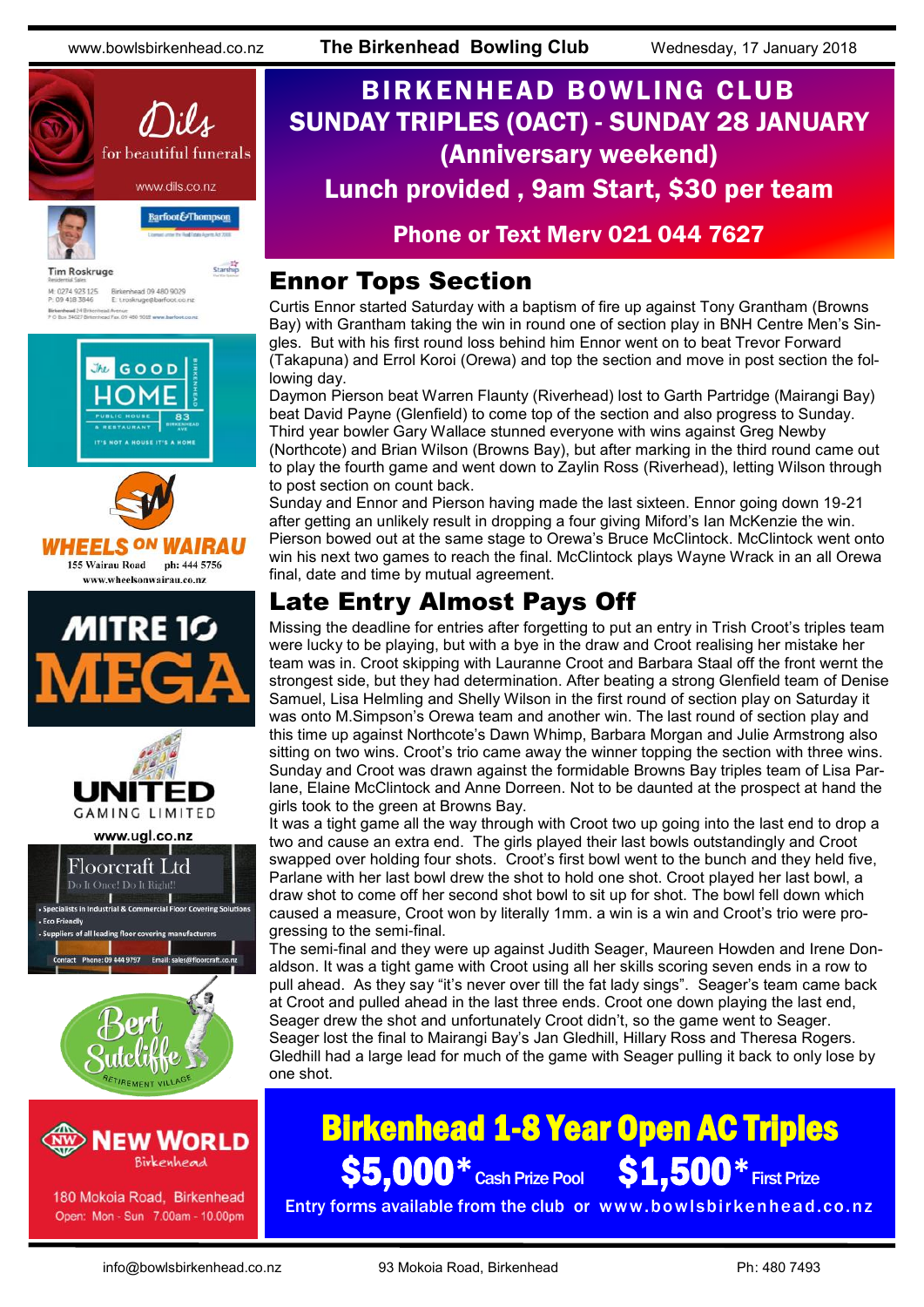www.bowlsbirkenhead.co.nz **The Birkenhead Bowling Club** Wednesday, 17 January 2018





180 Mokoia Road, Birkenhead Open: Mon - Sun 7.00am - 10.00pm







BIRKENHEAD Recreation Drive PH: 418 2424 Proudly Supporting Bowls Birkenhead www.birkenheadrsa.com



**Birkenhead Branch** 





Licensed under the REAA 2008



# Birkenhead Bowling Club \$6,500 Women's Invitation Pairs **Saturday 17 & Sunday 18 March 2018**

# BNH Centre Event Closing Dates

All Centre event closing dates stated below are with the Club Secretary. Men's & Women's 1-5 Year Centre Singles closes Sunday 11th February 2018 Men's & Women's 1-5 Year Centre Triples closes Sunday 4th March 2018 Men's & Women's 1-5 Year Centre Pairs closes Sunday 6th May 2018 Men's & Women's 1-8 Year Centre Fours closes Sunday 27th May 2018

## Pencil These Dates In

Thursday 29 March – Monday 2 April (Easter) -  $75<sup>th</sup>$  Jubilee (bowling tournaments and social events)

Saturday 7 & Sunday 8 April – "Wheels On Wairau" Seafood Tournament (OACF)



**Bowls Birkenhead** 

and

**Rotary Birkenhead** 

invite you to the

45<sup>th</sup> Annual Waitangi Day

**Bowls Tournament** 

45 years to deliver the annual bowls tournament, as a

fundraiser for charities that support community members. please join us by getting your team of 4 together No bowling experience needed - Morning Tea and Lunch provided

Charity

Auction

Birkenhead Bowling Club, Mokoia Rd, Birkenhead

proudly sponsored by **Birkenhead RSA Bowls Birkenhead** 

**Rotary Birkenhead** 

\$15 per player

**John Croy** 

Raffle

have fun while supporting **Cystic Fibrosis** and other local<br>community groups



**Cystic Fibrosis** (CF) is the most common life threatening genetic disorder affecting New **Zealand** children.

**Dress UP** Team





info@bowlsbirkenhead.co.nz 93 Mokoia Road, Birkenhead Ph: 480 7493

Tuesday Feb 6th, 2017 - 8.30am - 3pm

p: 0274 844991 e: crovi44@gmail.com

www.birkenheadrotary.org.nz

www.bowlsbirkenhead.com